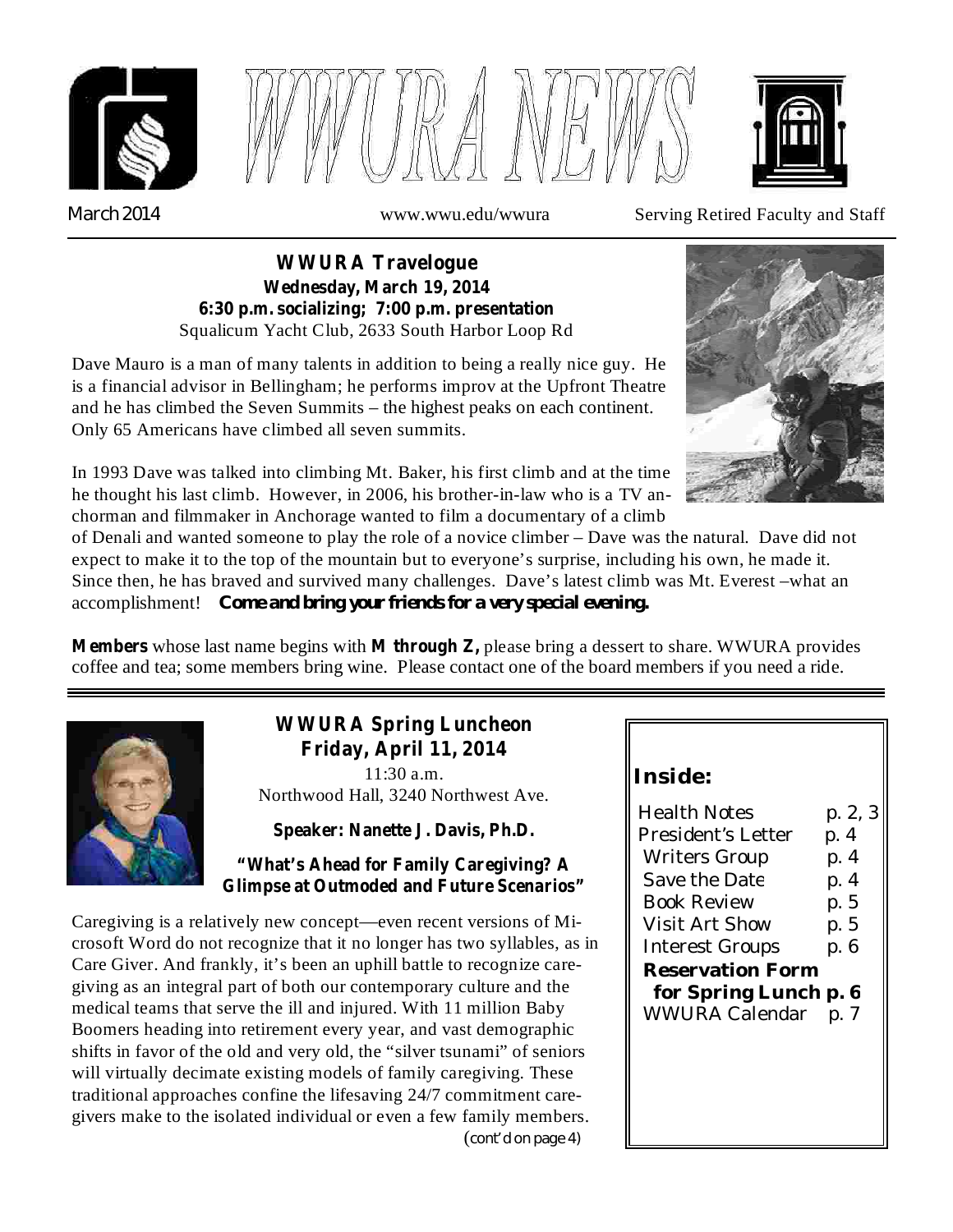## **March 2014 Health Notes by Evelyn Ames Physiological Effects of Marijuana**

"Marijuana—often called *pot, grass, reefer, weed, herb, Mary Jane, or MJ—is a greenish-gray mixture of* the dried, shredded leaves, stems, seeds, and flowers of *Cannabis sativa*—the hemp plant. Most users smoke marijuana in hand-rolled cigarettes called *joints*, among other names; some use pipes or water pipes called *bongs*. Marijuana cigars, or *blunts*, are also popular. To make blunts, users slice open cigars, remove some of the tobacco, and mix the remainder with marijuana. Marijuana also is used to brew tea and sometimes is mixed into foods. http://www.drugabuse.gov/publications/marijuana-abuse/what-marijuana.

When pot is smoked, the main active ingredient, Delta-9-tetrahydrocannabinol or THC, rapidly passes from the lungs into the bloodstream and circulates throughout the body (the blood-brain barrier does not prevent THC from entering the brain). Effects usually last from 1 to 3 hours. When it is consumed in beverages or food, effects take longer to be felt (about ½ to an hour) and last longer (for about 4 hours). Note that often other ingredients/substances are added and the user generally does not know what those are. Due to enhanced cultivation practices, marijuana is generally more potent compared to previous decades.

How marijuana effects the brain. "THC binds to specific sites called *cannabinoid receptors* (CBRs) located on the surface of nerve cells. These receptors are found in high-density in areas of the brain that influence pleasure, memory, thinking, concentration, movement, coordination, and sensory and time perception. … THC activates the reward system in the same way that nearly all drugs of abuse do: by stimulating brain cells to release the chemical dopamine" http://www.drugabuse.gov/publications/marijuana-abuse/how-doesmarijuana-produce-its-effects). Marijuana:

- impairs a person's ability to form new memories •
- disrupts coordination and balance by binding to receptors in the cerebellum and basal ganglia (this is area that regulates balance, posture, coordination, and reaction time). •
- interferes with learning, doing complicated tasks, participating in athletics, and driving motorized vehicles and riding bicycles. •

Reviewers of research studies at NIDA write that "Our understanding of marijuana's long-term brain effects is limited. Research findings on how chronic cannabis use affects brain *structure*, for example, have been inconsistent. It may be that the effects are too subtle for reliable detection by current techniques. A similar challenge arises in studies of the effects of chronic marijuana use on brain *function*. Although imaging studies (functional MRI; fMRI) in chronic users do show some consistent alterations, the relation of these changes to cognitive functioning is less clear. This uncertainty may stem from confounding factors such as other drug use, residual drug effects (which can occur for at least 24 hours in chronic users), or withdrawal symptoms in long-term chronic users."

**Effects on General Physical Health** . "Within a few minutes after inhaling marijuana smoke, an individual's heart rate speeds up, the bronchial passages relax and become enlarged, and blood vessels in the eyes expand, making the eyes look red. The heart rate—normally 70 to 80 beats per minute—may increase by 20 to 50 beats per minute, or may even double in some cases. Taking other drugs with marijuana can amplify this effect." "Limited evidence suggests that a person's risk of heart attack during the first hour after smoking marijuana is four times his or her usual risk. This observation could be partly explained by marijuana raising blood pressure (in some cases) and heart rate and reducing the blood's capacity to carry oxygen. Such possibilities need to be examined more closely, particularly since current marijuana users include adults from the baby boomer generation, who may have other cardiovascular risks that may increase their vulnerability." "The smoke of marijuana, like that of tobacco, consists of a toxic mixture of gases and particulates, many of which are known to be harmful to the lungs. Someone who smokes marijuana regularly may have many of the same respiratory problems that tobacco smokers do, such as daily cough and phlegm

-2- (cont'd on page 3)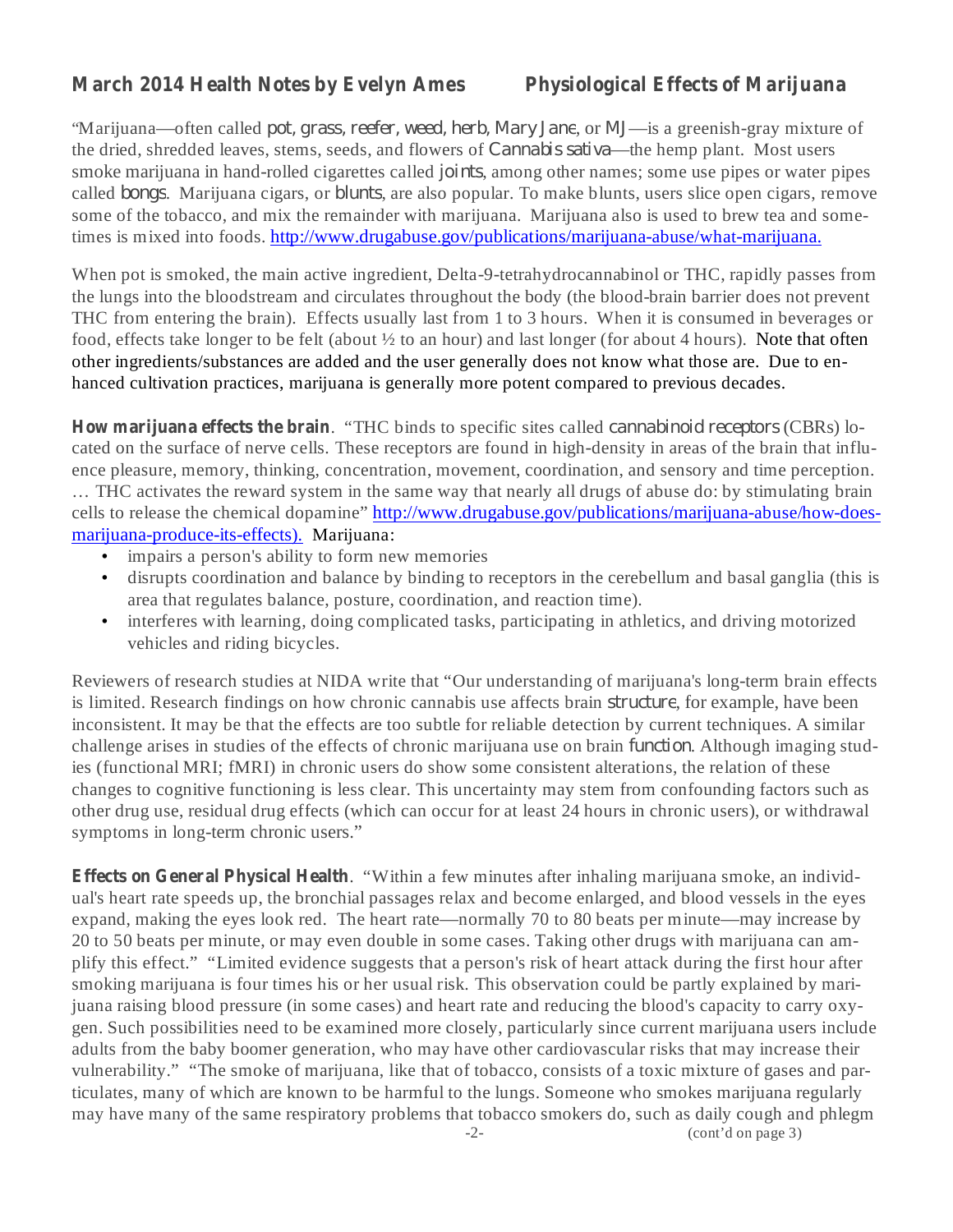## March Health Notes, cont'd

production, more frequent acute chest illnesses, and a greater risk of lung infections." http://www.drugabuse.gov/publications/marijuana-abuse/how-does-marijuana-produce-its-effects

### **Grandparents take note: How marijuana use affects school, work, and social life?**

http://www.drugabuse.gov/publications/marijuana-abuse/how-does-marijuana-use-affect-school-worksocial-life

- Marijuana's negative effects on attention, memory, and learning can last for days or weeks after the acute effects of the drug wear off. •
- Someone who smokes marijuana daily may be functioning at a reduced intellectual level most or all of the time. •
- Evidence suggests that, compared with their nonsmoking peers, students who smoke marijuana tend to get lower grades and are more likely to drop out of high school.
- A meta-analysis of 48 relevant studies—one of the most thorough performed to date—found cannabis use to be associated consistently with reduced educational attainment (e.g., grades and chances of graduating). Marijuana use among middle and high school aged youngsters may make them "dumber!" Also of concern is what is happening to the young person's developing brain during this period of adolescent growth. Learning how to handle stress and other societal challenges is critical during adolescence. •
- However, a *causal* relationship is not yet proven between cannabis use by young people and psychosocial harm.
- Study among postal workers found that employees who tested positive for marijuana on a preemployment urine drug test had 55 percent more industrial accidents, 85 percent more injuries, and a 75-percent increase in absenteeism compared with those who tested negative for marijuana use.

Margaret Haney, professor of clinical neuroscience and co-director of the Substance Use Research Center at Columbia University, debunks 5 myths about the physiological effects of pot.

- Marijuana is neither all good or all bad. Example: potential medical benefits include reducing nausea and vomiting from chemotherapy. Smoking is not the best way to administer because "it produces changes in lung function consistent with the development of cancer." Marijuana has more tar than cigarettes and pot "smokers perform worse than nonsmokers on tests of respiratory function." •
- Marijuana can produce abuse and dependence but has a lower risk compared to alcohol and nicotine. •
- Users often think marijuana is not addictive but data show that dependence can develop. "Epidemiological data suggest that about 42 percent of the U.S. population has tried marijuana and about 9 percent met criteria for dependence on marijuana at some point in their lifetime, while 15 percent met criteria for dependence on alcohol and 32 percent for tobacco." "Withdrawal from marijuana is associated with increased anger, irritability, anxiety, decreased appetite, weight loss, restlessness, disturbances in sleep onset and maintenance, and craving. Symptoms usually start after 12-24 hours after last use, peak in 2-4 days and last about 2-3 weeks." •
- "Adolescents and people with psychiatric illness (e.g., depression, anxiety, schizophrenia) or with other drug dependencies appear to be at a greater risk of developing dependence."
- http://www.britannica.com/blogs/2010/10/debunking-myths-about-the-physiological-effects-ofmarijuana-5-questions-for-neurobiologist-margaret-haney/ •

Sites for information: NIDA Home Page: http://www.drugabuse.gov NIDA Drug Facts: http://www.drugabuse.gov/publications/term/160/DrugFacts Easy-to-Read Drug Facts: http://easyread.drugabuse.gov

*Driving a car while "stoned" on marijuana and alcohol is a recipe for a deadly car crash!*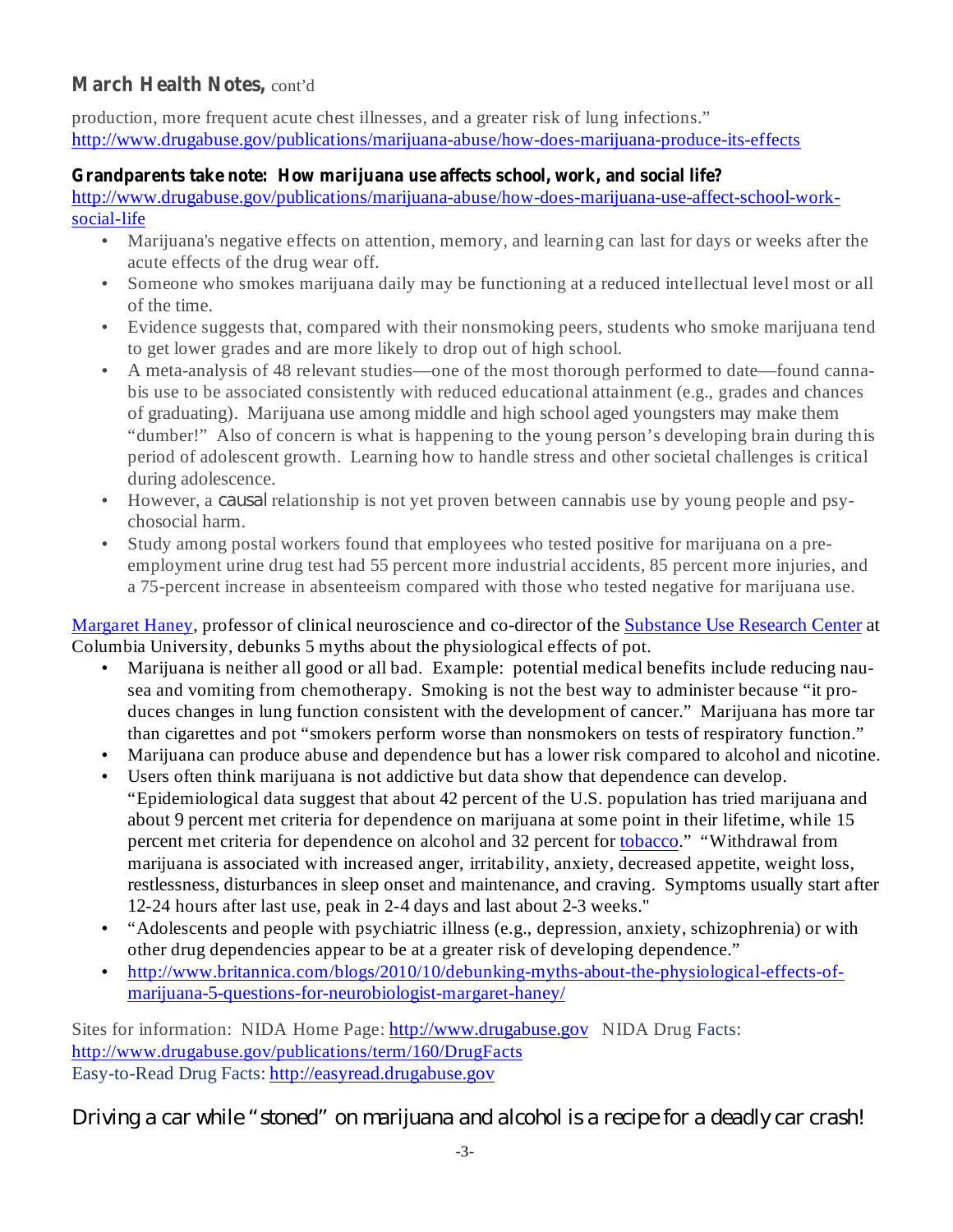



Spring greetings to you all,

Thanks to those of you who responded to my clarion call last month for more volunteer participation in the organizing of WWURA. We have three board members whose terms are up in 2014: Rudy Weiss (faculty), Kirsti Charlton (administration) and Nanette Davis

mitments. Chris Gerhold (at-large) and Ron Ward (faculty) have agreed to stand for election to the board for new three-year terms. Nanette Davis has agreed to renew her term and serve as Hospitality cochair, and Barbara Evans will return to the board as Membership chair. (at-large). In addition, Bill Smith (faculty) and Erlene Poole (at-large) have resigned due to other com-

A big thank-you to Rudy, Kirsti, Bill Smith and Erlene for their service to the board! As Membership chair for three years, Kirsti kept track of new members, changing addresses and contact information and putting together the annual Roster. Bill and Rudi provided interesting, informative programs for our three annual luncheons, while Erlene helped with Hospitality.

More bio details on in-coming board members will be in our April newsletter along with your voting ballot.

Among our most popular WWURA activities are the Interest Groups. Scores of you participate in the Informal Dining groups, organized by Janet Berg, to enjoy a monthly dinner in various members' homes. The Book group is another very popular one, meeting monthly at Donna Moore's home on Bayside Rd. April's book choice is *The Elegance of the Hedgehog* by Muriel Barbery. The Bridge group also meets monthly for rounds of cards and fun together. For athletes, the Skiing group is active, while the Opera and Writers groups continue to flourish.

Our next big activity is the March 19 travelogue at the Squalicum Harbor Yacht Club (not the Boathouse), featuring David Mauro's ascent of Mt. Everest. I'll see you there!

 $\overline{A}$ 

# **What's Ahead for Family Caregiving** ,

*cont'd from page 1*

We'll take a look at some of the compelling conditions undermining outmoded caregiver-care recipient perspectives. My primary focus, though, will be on more viable and sustainable community models that integrate caregiver and care recipient with family, friends, neighbors and volunteers into a "paying it forward" or "giving back" project that benefit old and young alike.

## **Save the Date!**

The Retirement Dinner will be held on **Thursday, May 8th** with an opening reception and dinner in the Viking Union. Details, including registration form, to come in the April newsletter.

## **Lynne Masland** -

## **Writers Group**

"In his youth and long before his considerable fame, Roy Rogers used to chase outlaws by riding atop a gigantic rabbit. Although it was perfectly effective transportation, Roy was embarrassed by this deviation from the cowboyhero norm. He was very sensitive and would fly into a rage at the slightest sign of ridicule. You might say that, at the time, he had a hare Trigger."

The above is one (and the shortest) of the 176 original stories from "Wince A Pun On Thyme- -Scientifically Crafted Tales," by Lou Lippman,  $\odot$  2013. Copies (\$12.95 + tax) can be obtained directly from Lou, (E-mail: lippun@yahoo.com<mailto:lippun@yahoo.com>; Phone: 734-5376); Village Books, WWU Bookstore, or Amazon.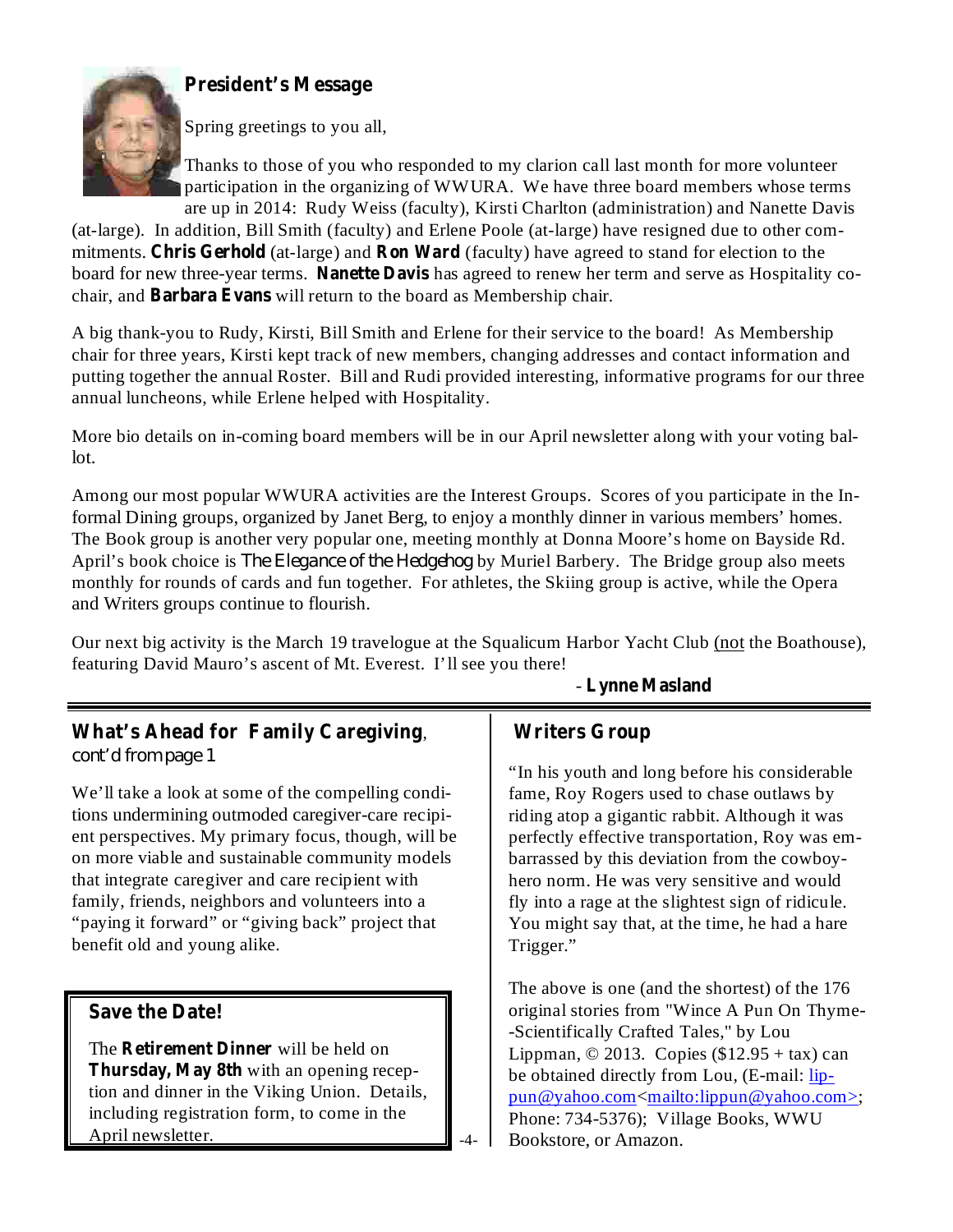#### **Book Review**

#### **Bill Bryson Takes on the Universe**

Bill Bryson's A *Short History of Nearly Everything*, in the words of *The New York Times*, "is destined to become a modern classic of science writing." Since it was published in 2003, it already has. If you don't already know Bill Bryson or this work of his, you're in for a treat. It is the most readable, most interesting, and wittiest, history of science that I know of.

Bryson starts his story with the Big Bang theory and its validation in 1965 by the Bell Lab scientists Arno Penzias and Robert Wilson, when they inadvertently detected the cosmic background radiation. It's not possible to summarize in a short space all of the areas of our scientific knowledge that Bryson covers. Suffice it to say that he covers almost everything—cosmology, astronomy, physics (including subatomic particle physics), chemistry, geology, biology. In all of it Bryson writes with ease, at home with difficult conceptual material, enlivening his explanation with interesting and sometimes quirky biographical stories about the habits and propensities of some of our odder scientists.

Bryson's writing is felicitously marked by several traits that I find appreciate much. He is able to find an unusual and interesting way into a topic, as when he writes about the immense meteor strike at Manson, Iowa, to begin his exploration of meteor strikes, volcanoes, and the interior of the earth. He constructs vivid illustrations and/or analogies to demonstrate his material. Take, for example, this explanation of the vast size of our solar system. "On a diagram of the solar system to scale, with the Earth reduced to about the diameter of a pea, Jupiter would be over a thousand feet away and Pluto would be a mile and a half distant (and about the size of a bacterium, so you wouldn't be able to see it anyway)."

Bryson is simultaneously readable, clear, amusing, witty, knowledgeable. And in preparing to write this book, he seems to have read almost everything . The bibliography is ten pages long. Perhaps the best summary is a sentence from the book. "The universe is an amazingly fickle and eventful place, and our existence within it is a wonder."

Readers who enjoy this book will no doubt enjoy others of Bryson's many works, only some of which are *A Walk on the Wild Side (Bryson and the Appalachian Trail), In a Sunburned Country (traveling through Australia), Mother Tongue: English and How It Got That Way, Shakespeare: The World as Stage (biography), One Summer: American 1927. They are all good.*

*- Bob McDonnell*

## **Visit the WWU Employee Art Show March 10-21, 2014**

This is the 20<sup>th</sup> anniversary year of WWU's Employee Art Show, open to all present and retired staff and faculty. In honor of this milestone, the show runs for two weeks, March 10-21 from 11 a.m. to 4 p.m., Mondays through Fridays in VU 565.

Several talented WWURA members have works in the show. Lou Lippman's book *Wince A Pun on Thyme: Scientifically Crafted Tales* and Nanette Davis' *The ABC's of Caregiving* will be on display. Lynne Masland will have three paintings on exhibit as well as her new book *A Cup of Tea: Collected Poems.*

The Art Show has been organized for the past two decades by Nancy Phillips, executive assistant to the Vice President for Business and Financial Affairs, and Linda Strock (retired). Thanks for their energy and enthusiasm.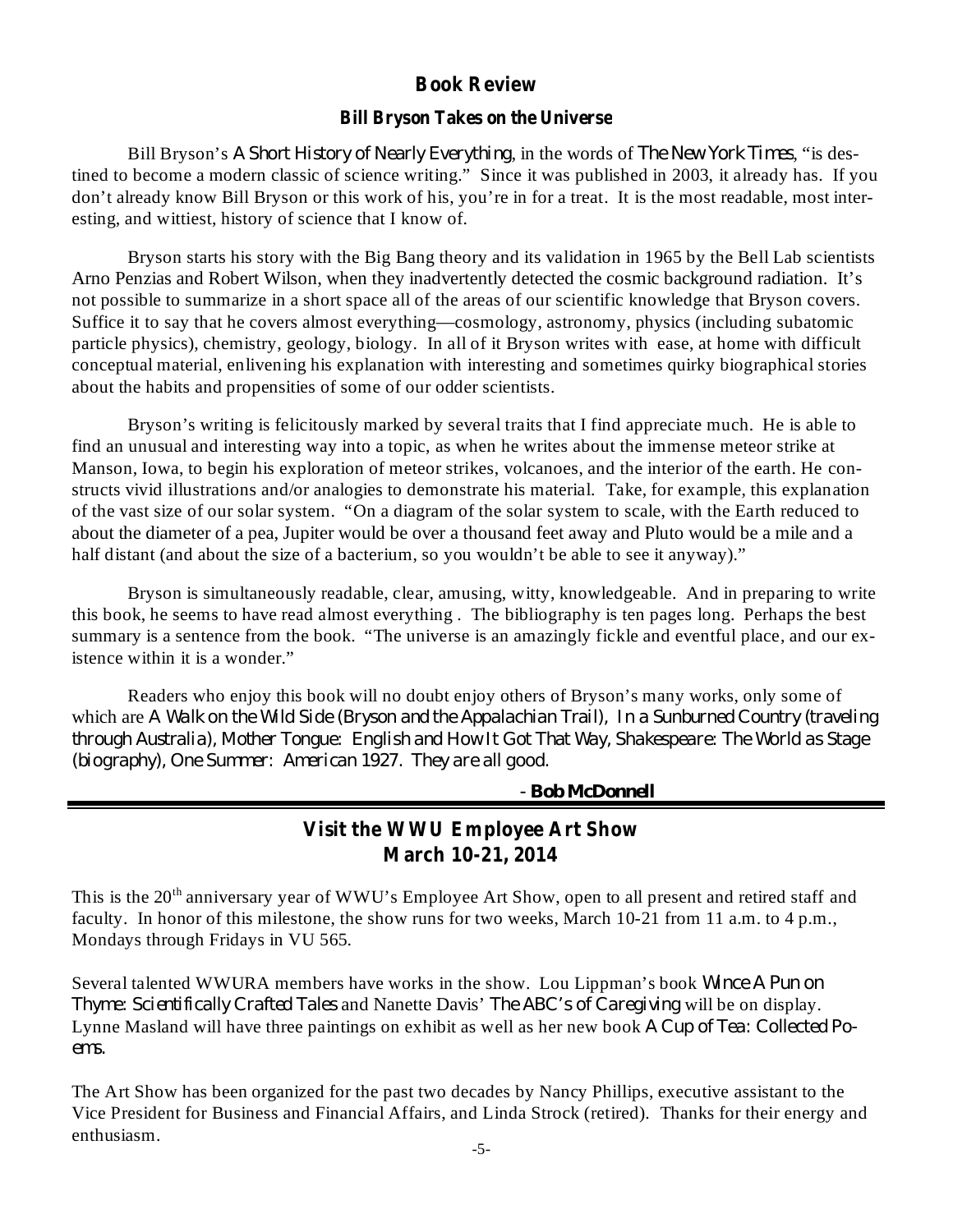## **March 2014 Interest Groups**

If you are interested in one of the groups please call or email the contact person.

**BOOK GROUP** --Donna Moore, 360-733-5769 <dfmoore12@gmail.com> We will meet Tuesday, Mar. 18th at 2:30 P.m. at Donna Moore's home at 346 Bayside Rd. March's book is *Mr. Rosenblume's List* by Natasha Solomons. Available at the library under the title (leader Chris Gerhold) *Mr. Rosenblume's Dreams in English* April's book is *The Elegance of the Hedgehog* by Muriel Barbery

**BRIDGE GROUP** --Nicholas Bullat, <gnbmaestro@gmail.com> Meets the 4th Tuesday of the month at member's homes. We will meet March 25th at Mary Jo Lewis' home at 209 S. Garden Terrace, 671-6402.

**INFORMAL DINING --** Janet Berg, 360-733-4654, <janetlila@hotmail.com> Meets in small groups each month at member's homes.

**OPERA GROUP**--Evelyn Ames, 360-734-3184, <Evelyn.ames@wwu.edu>.

**Metropolitan Opera HD Series for 2013-2014,** check this website for cast and dates of encores: http:// This group usually attends the opera independently or in small groups. Call Evelyn if you need a ride. www.metoperafamily.org/metopera/liveinhd/LiveinHD.aspx In the left corner is Participating Theaters (click on United States and/or Canada for listing). There are 10 HD showings this season. Running times of each opera are listed at main web site.

Massenet's Werther, March 15 at 9:55 a.m.; Encore Wed. March 19, 6:30 p.m.

Puccini's *La Boheme*, April 5 at 9:55 a.m.; Encore Wed. April 9 at 6:30 p.m.

**Lincoln Theater in Mt. Vernon:** http://www.lincolntheatre.org/welcome (click on calendar) **Check the Pickford Film Center** for European opera showings: http:/pickfordfilmcenter.org/

#### **SKIING** - Charlie Way, 360-734-0649

It continues to snow in the mountains----be sure to let Charlie know if you want to ski this year.

**WRITER'S GROUP** - Evelyn Wright, 676-0227,<ewright410@comcast.net> Meets twice a month. The groups are kept small so there is time for reading and critiquing each other's work. The first group is now closed, but if you are interested in a second group call Bill Smith, 647-4534, <rhetor16@yahoo.com>

## **Reservation Form Spring Luncheon Friday, April 11, 2014 Northwood Hall, 3240 Northwest Ave., Bellingham, 11:30 a.m.**

Name(s) \_\_\_\_\_\_\_\_\_\_\_\_\_\_\_\_\_\_\_\_\_\_\_\_\_\_\_\_\_\_\_\_\_\_\_\_\_\_\_\_\_\_\_\_\_\_\_\_\_\_\_\_\_\_\_\_\_\_\_\_\_\_\_\_\_\_\_\_\_\_\_\_\_\_\_\_

Address or Phone Number \_\_\_\_\_\_\_\_\_\_\_\_\_\_\_\_\_\_\_\_\_\_\_\_\_\_\_\_\_\_\_\_\_\_\_\_\_\_\_\_\_\_\_\_\_\_\_\_\_\_\_\_\_\_\_\_\_\_\_\_\_\_

Amount Enclosed \_\_\_\_\_\_\_\_\_\_\_\_\_\_\_\_\_\_\_\_\_\_\_\_\_\_\_\_\_\_\_\_\_\_\_ (\$15 member, \$18 for non-member)

## **Reservation Deadline is Monday, April 7, 2014**

Make your check payable to WWURA and mail with this form to **Lynne Masland, 616 N. Forest St.**, **Bellingham, WA 98225.** Questions? Call 676-9821.